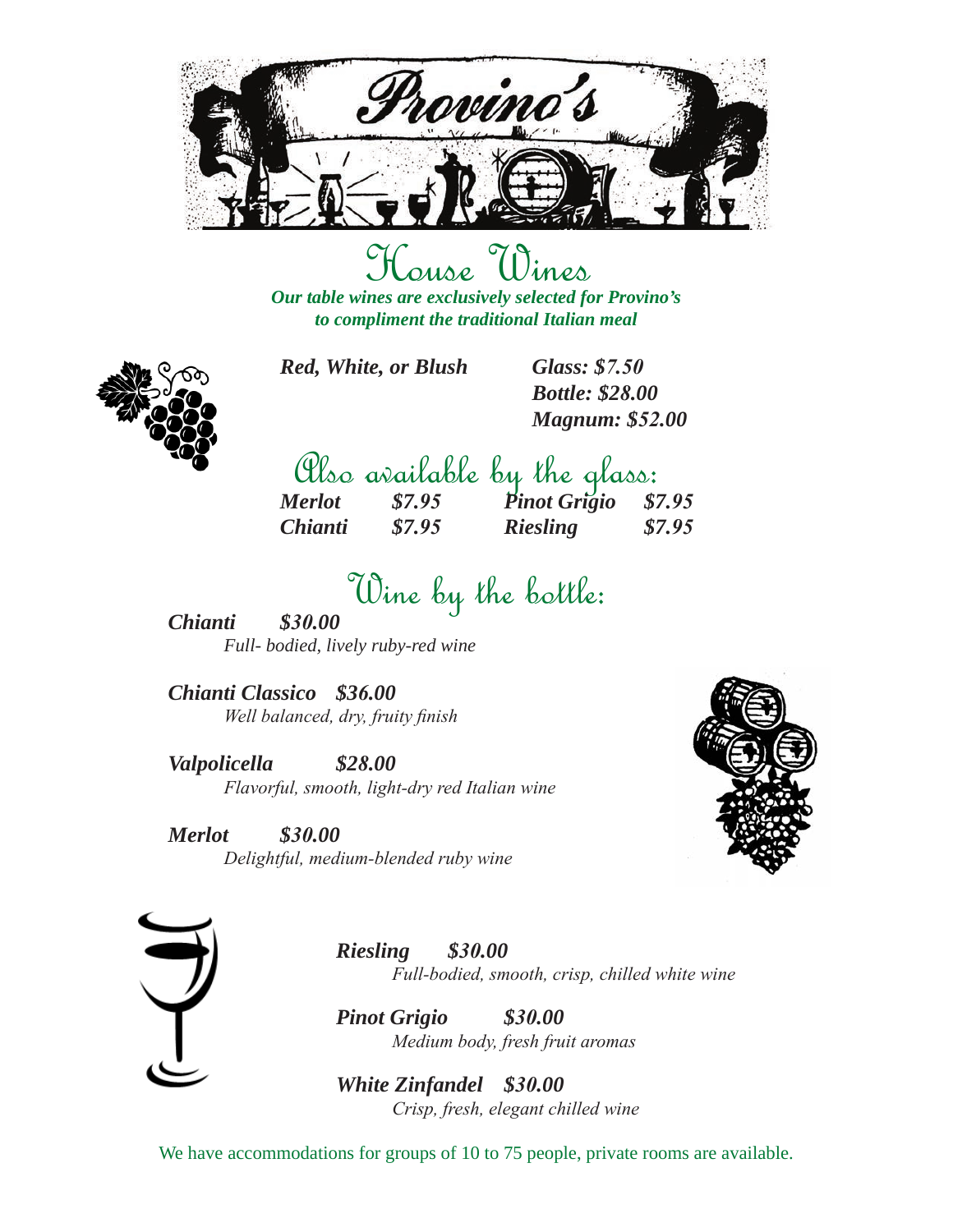## $S_a$

### *Lunch House Salad \$7.95*

*famous house salad* 

*with Garlic Chicken \$9.95*

*tender strips sautéed with garlic*

#### *with Garlic Shrimp \$10.95*

*shrimp sautéed with garlic*

## Soup

*Pasta Fagioli \$5.95 pasta and bean soup in a savory beef broth*

*Minestrone \$5.95 mixed vegetable soup in a light broth*

*Sausage & Tortellini \$5.95 sausage & spinach tortellini in a light broth*

Soup, Salad, and Garlic Rolls \$8.95

Spaghetti or Angelhair

*Provino's meat sauce or marinara sauce \$10.00*

*add Italian meatball, Italian sausage, or sautéed mushrooms \$1.50 combination of above \$2.25*

## Fettucini

*Alfredo \$10.50*

#### *creamy parmesan sauce "Alfredo Style"*

#### *Daniello \$11.25*

*"carbonara" with pancetta (chopped bacon) and sweet green peas in alfredo sauce*

#### *Chicken and Broccoli \$12.50*

*tender pieces of chicken and broccoli in alfredo sauce*

#### *Vegetale \$11.25*

*fresh sautéed vegetables in alfredo sauce*

## Angelhair Dalvina

*Blend of artichokes, tomatoes, spinach in light garlic alfredo sauce \$11.25*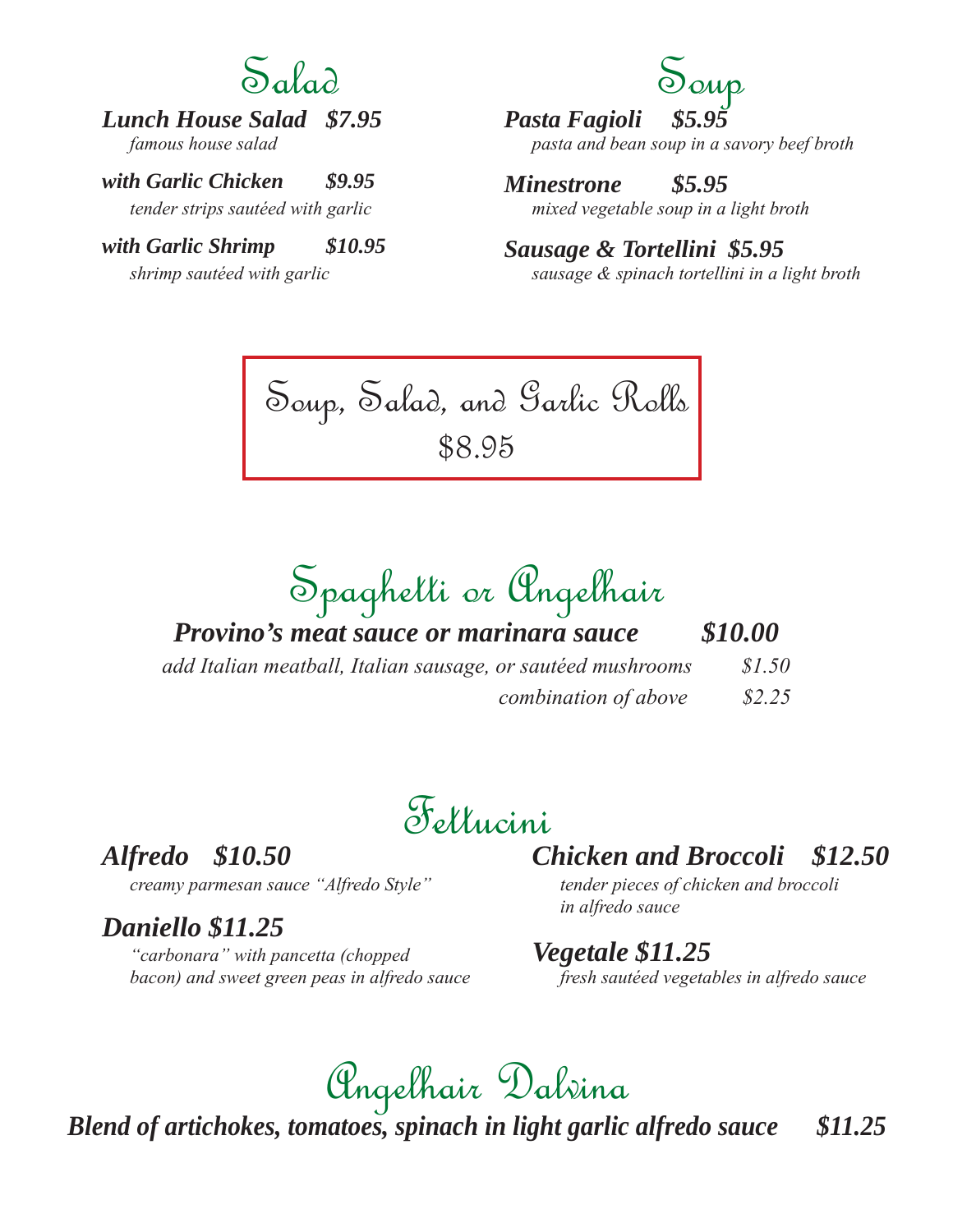## Pasta Favorites

All lunch items are served with our famous house salad and garlic rolls.

#### *Lasagna Napoletana \$11.50*

*layers of pasta, cheeses, ground beef, baked with meat sauce and mozzarella*

#### *Cheese or Meat Ravioli \$10.50*

*meat sauce or marinara, mozarella, baked* 

#### *Eggplant Parmigiana \$10.50*

*layers of eggplant, ricotta, with meat sauce or marinara, baked*

#### *Cannelloni en Bianco \$10.50*

*cheese filled pasta, sliced mushrooms, alredo sauce and mozzarella, baked*

#### *Spinach Tortellini Florentine \$10.50*

*creamy romano cheese sauce on spinach, oven baked with parmesan*

#### *Vegetable Lasagna \$10.50*

*layers of pasta, vegetables, and cheese baked with marinara and mozzarella*

#### *Manicotti \$10.50*

*large ricotta stuffed pasta, baked with marinara or meat sauce*

#### *Zita al Mondo \$10.50*

*tube noodles, sausage, ground beef, ricotta, meat sauce and mozzarella, baked*

#### *Cannelloni Genovese \$11.50*

*pasta stuffed with ground veal, spinach and cheese, rosatella sauce, baked*

#### *Sausage & Peppers \$11.75*

*Italian sausages and bell peppers in a rich spicy tomato sauce over fettuccine*

# Pasta Lover's Special *Four different pastas with meat sauce, meatball, sausage, and sautéed mushrooms*

*\$11.95*

Chicken & Veal

#### *Chicken Parmigiana \$12.95*

*boneless breast, meat sauce, and melted mozzarella cheese*

#### *Chicken Francese \$14.95*

*egg dipped boneless breast sautéed golden in lemon butter and wine sauce*

#### *Veal Parmigiana \$15.95*

*tender breaded veal, meat sauce, and melted mozzarella cheese*

#### *Veal Francese \$15.95*

*scallopini egg dipped, sautéed golden in lemon butter and wine sauce*

## Seafood *Linguine with Baby Clams \$12.95*

*herbs, garlic, served with white or red clam sauce*

#### *Red Snapper Francese \$14.95*

*egg dipped, sautéed golden in lemon butter and wine sauce*

#### *Seafood Trio \$14.95*

*shrimp, scallops, and baby clams sautéed with herbs, marinara or rosatella sauce over pasta*

#### *Shrimp fra Diavlo \$14.95*

*spicy sautéed shrimp in marinara sauce over angelhair*